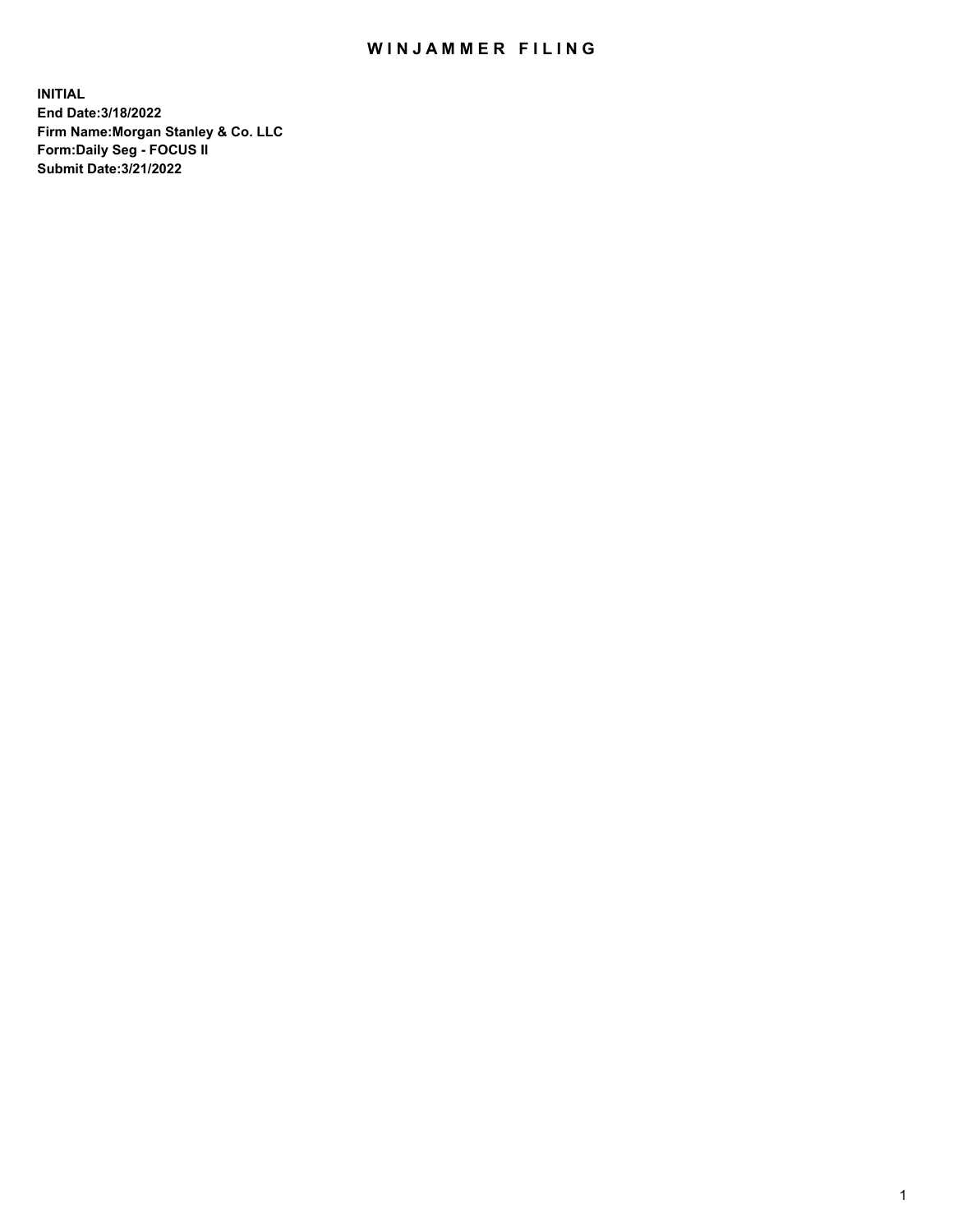**INITIAL End Date:3/18/2022 Firm Name:Morgan Stanley & Co. LLC Form:Daily Seg - FOCUS II Submit Date:3/21/2022 Daily Segregation - Cover Page**

| Name of Company                                                                                                                                                                                                                                                                                                                | Morgan Stanley & Co. LLC                               |
|--------------------------------------------------------------------------------------------------------------------------------------------------------------------------------------------------------------------------------------------------------------------------------------------------------------------------------|--------------------------------------------------------|
| <b>Contact Name</b>                                                                                                                                                                                                                                                                                                            | <b>Ikram Shah</b>                                      |
| <b>Contact Phone Number</b>                                                                                                                                                                                                                                                                                                    | 212-276-0963                                           |
| <b>Contact Email Address</b>                                                                                                                                                                                                                                                                                                   | Ikram.shah@morganstanley.com                           |
| FCM's Customer Segregated Funds Residual Interest Target (choose one):<br>a. Minimum dollar amount: ; or<br>b. Minimum percentage of customer segregated funds required:% ; or<br>c. Dollar amount range between: and; or<br>d. Percentage range of customer segregated funds required between:% and%.                         | 235,000,000<br><u>0</u><br>0 <sup>0</sup><br><u>00</u> |
| FCM's Customer Secured Amount Funds Residual Interest Target (choose one):<br>a. Minimum dollar amount: ; or<br>b. Minimum percentage of customer secured funds required:% ; or<br>c. Dollar amount range between: and; or<br>d. Percentage range of customer secured funds required between:% and%.                           | 140,000,000<br><u>0</u><br><u>00</u><br>00             |
| FCM's Cleared Swaps Customer Collateral Residual Interest Target (choose one):<br>a. Minimum dollar amount: ; or<br>b. Minimum percentage of cleared swaps customer collateral required:% ; or<br>c. Dollar amount range between: and; or<br>d. Percentage range of cleared swaps customer collateral required between:% and%. | 92,000,000<br><u>0</u><br><u>00</u><br>00              |

Attach supporting documents CH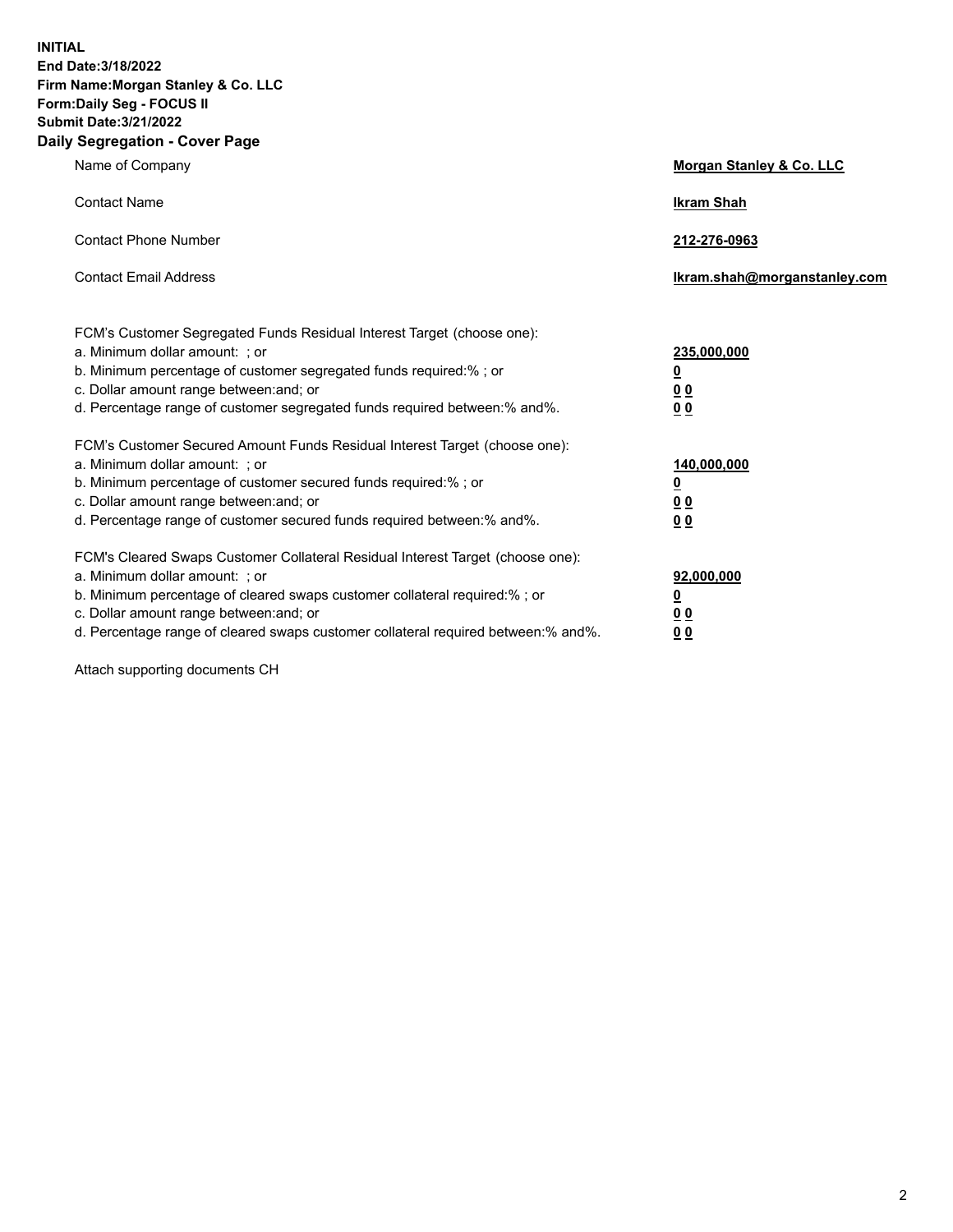## **INITIAL End Date:3/18/2022 Firm Name:Morgan Stanley & Co. LLC Form:Daily Seg - FOCUS II Submit Date:3/21/2022 Daily Segregation - Secured Amounts** Foreign Futures and Foreign Options Secured Amounts Amount required to be set aside pursuant to law, rule or regulation of a foreign government or a rule of a self-regulatory organization authorized thereunder 1. Net ledger balance - Foreign Futures and Foreign Option Trading - All Customers A. Cash **4,953,951,317** [7315] B. Securities (at market) **2,352,567,489** [7317] 2. Net unrealized profit (loss) in open futures contracts traded on a foreign board of trade **2,289,114,806** [7325] 3. Exchange traded options a. Market value of open option contracts purchased on a foreign board of trade **149,243,307** [7335] b. Market value of open contracts granted (sold) on a foreign board of trade **-132,455,381** [7337] 4. Net equity (deficit) (add lines 1. 2. and 3.) **9,612,421,538** [7345] 5. Account liquidating to a deficit and account with a debit balances - gross amount **71,843,569** [7351] Less: amount offset by customer owned securities **-69,634,985** [7352] **2,208,584** 6. Amount required to be set aside as the secured amount - Net Liquidating Equity Method (add lines 4 and 5) 7. Greater of amount required to be set aside pursuant to foreign jurisdiction (above) or line 6. FUNDS DEPOSITED IN SEPARATE REGULATION 30.7 ACCOUNTS 1. Cash in banks A. Banks located in the United States **245,724,387** [7500] B. Other banks qualified under Regulation 30.7 **377,851,619** [7520] **623,576,006** 2. Securities A. In safekeeping with banks located in the United States **1,060,061,059** [7540] B. In safekeeping with other banks qualified under Regulation 30.7 **85,172,019** [7560] **1,145,233,078** 3. Equities with registered futures commission merchants A. Cash **22,184,544** [7580] B. Securities **0** [7590] C. Unrealized gain (loss) on open futures contracts **5,138,514** [7600] D. Value of long option contracts **0** [7610] E. Value of short option contracts **0** [7615] **27,323,058** [7620] 4. Amounts held by clearing organizations of foreign boards of trade A. Cash **0** [7640] B. Securities **0** [7650] C. Amount due to (from) clearing organization - daily variation **0** [7660] D. Value of long option contracts **0** [7670] E. Value of short option contracts **0** [7675] **0** [7680] 5. Amounts held by members of foreign boards of trade

- 
- 
- C. Unrealized gain (loss) on open futures contracts **2,283,976,292** [7720]
- D. Value of long option contracts **149,243,307** [7730]
- 
- 6. Amounts with other depositories designated by a foreign board of trade **0** [7760]
- 7. Segregated funds on hand **0** [7765]
- 8. Total funds in separate section 30.7 accounts **9,831,193,143** [7770]
- 9. Excess (deficiency) Set Aside for Secured Amount (subtract line 7 Secured Statement Page 1 from Line 8)
- 10. Management Target Amount for Excess funds in separate section 30.7 accounts **140,000,000** [7780]
- 11. Excess (deficiency) funds in separate 30.7 accounts over (under) Management Target **76,563,021** [7785]

**0** [7305]

[7354] **9,614,630,122** [7355]

**9,614,630,122** [7360]

[7530]

[7570]

 A. Cash **4,526,962,373** [7700] B. Securities **1,207,334,410** [7710] E. Value of short option contracts **-132,455,381** [7735] **8,035,061,001** [7740] **216,563,021** [7380]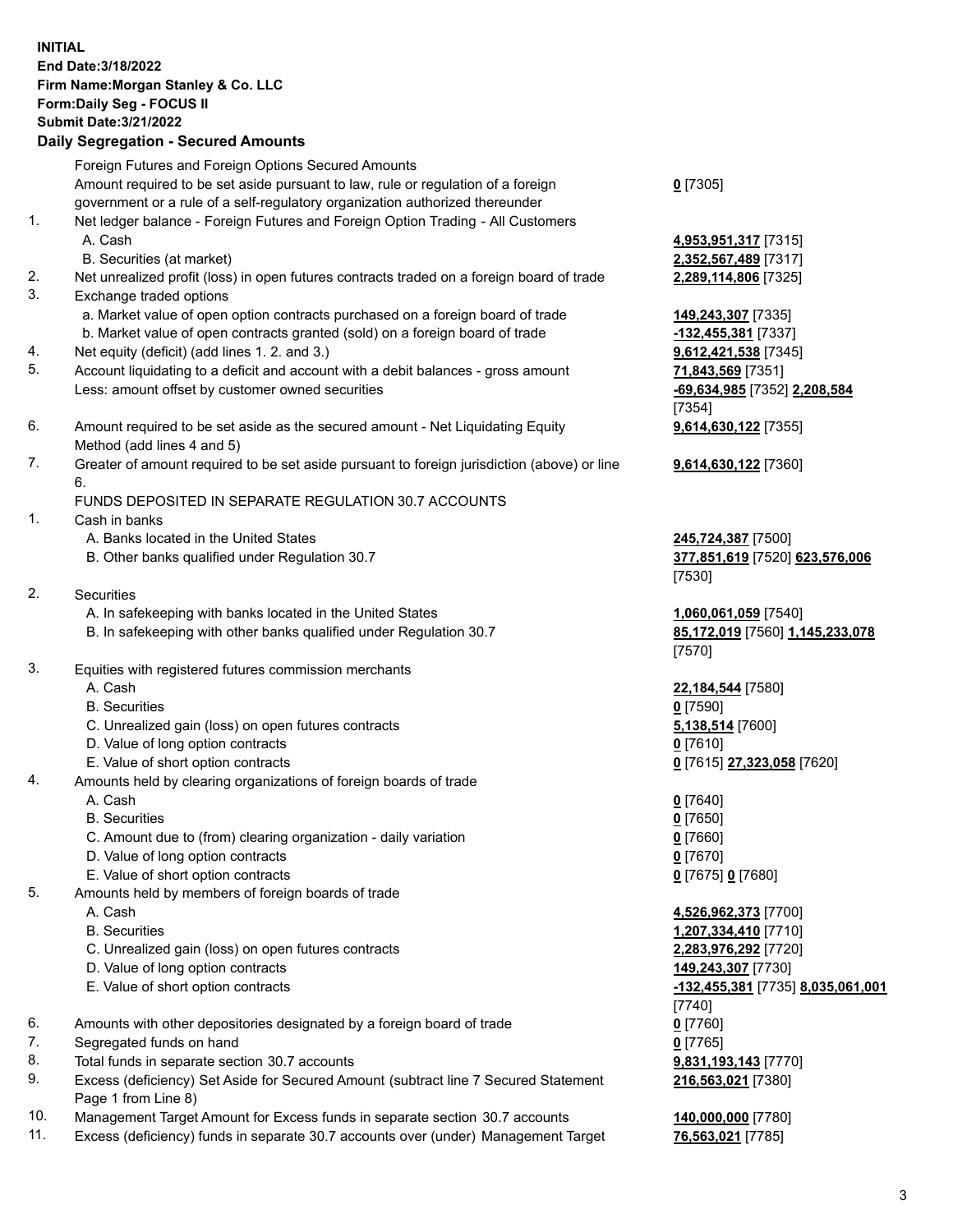**INITIAL End Date:3/18/2022 Firm Name:Morgan Stanley & Co. LLC Form:Daily Seg - FOCUS II Submit Date:3/21/2022 Daily Segregation - Segregation Statement** SEGREGATION REQUIREMENTS(Section 4d(2) of the CEAct) 1. Net ledger balance A. Cash **16,301,620,901** [7010] B. Securities (at market) **8,207,593,759** [7020] 2. Net unrealized profit (loss) in open futures contracts traded on a contract market **3,452,726,709** [7030] 3. Exchange traded options A. Add market value of open option contracts purchased on a contract market **1,767,715,931** [7032] B. Deduct market value of open option contracts granted (sold) on a contract market **-1,160,418,302** [7033] 4. Net equity (deficit) (add lines 1, 2 and 3) **28,569,238,998** [7040] 5. Accounts liquidating to a deficit and accounts with debit balances - gross amount **515,544,480** [7045] Less: amount offset by customer securities **-483,651,512** [7047] **31,892,968** [7050] 6. Amount required to be segregated (add lines 4 and 5) **28,601,131,966** [7060] FUNDS IN SEGREGATED ACCOUNTS 7. Deposited in segregated funds bank accounts A. Cash **3,165,505,799** [7070] B. Securities representing investments of customers' funds (at market) **0** [7080] C. Securities held for particular customers or option customers in lieu of cash (at market) **2,048,739,981** [7090] 8. Margins on deposit with derivatives clearing organizations of contract markets A. Cash **16,493,553,393** [7100] B. Securities representing investments of customers' funds (at market) **0** [7110] C. Securities held for particular customers or option customers in lieu of cash (at market) **5,996,371,442** [7120] 9. Net settlement from (to) derivatives clearing organizations of contract markets **499,440,092** [7130] 10. Exchange traded options A. Value of open long option contracts **1,767,715,931** [7132] B. Value of open short option contracts **-1,160,418,302** [7133] 11. Net equities with other FCMs A. Net liquidating equity **18,616,458** [7140] B. Securities representing investments of customers' funds (at market) **0** [7160] C. Securities held for particular customers or option customers in lieu of cash (at market) **0** [7170] 12. Segregated funds on hand **162,482,336** [7150] 13. Total amount in segregation (add lines 7 through 12) **28,992,007,130** [7180] 14. Excess (deficiency) funds in segregation (subtract line 6 from line 13) **390,875,164** [7190] 15. Management Target Amount for Excess funds in segregation **235,000,000** [7194]

16. Excess (deficiency) funds in segregation over (under) Management Target Amount Excess

**155,875,164** [7198]